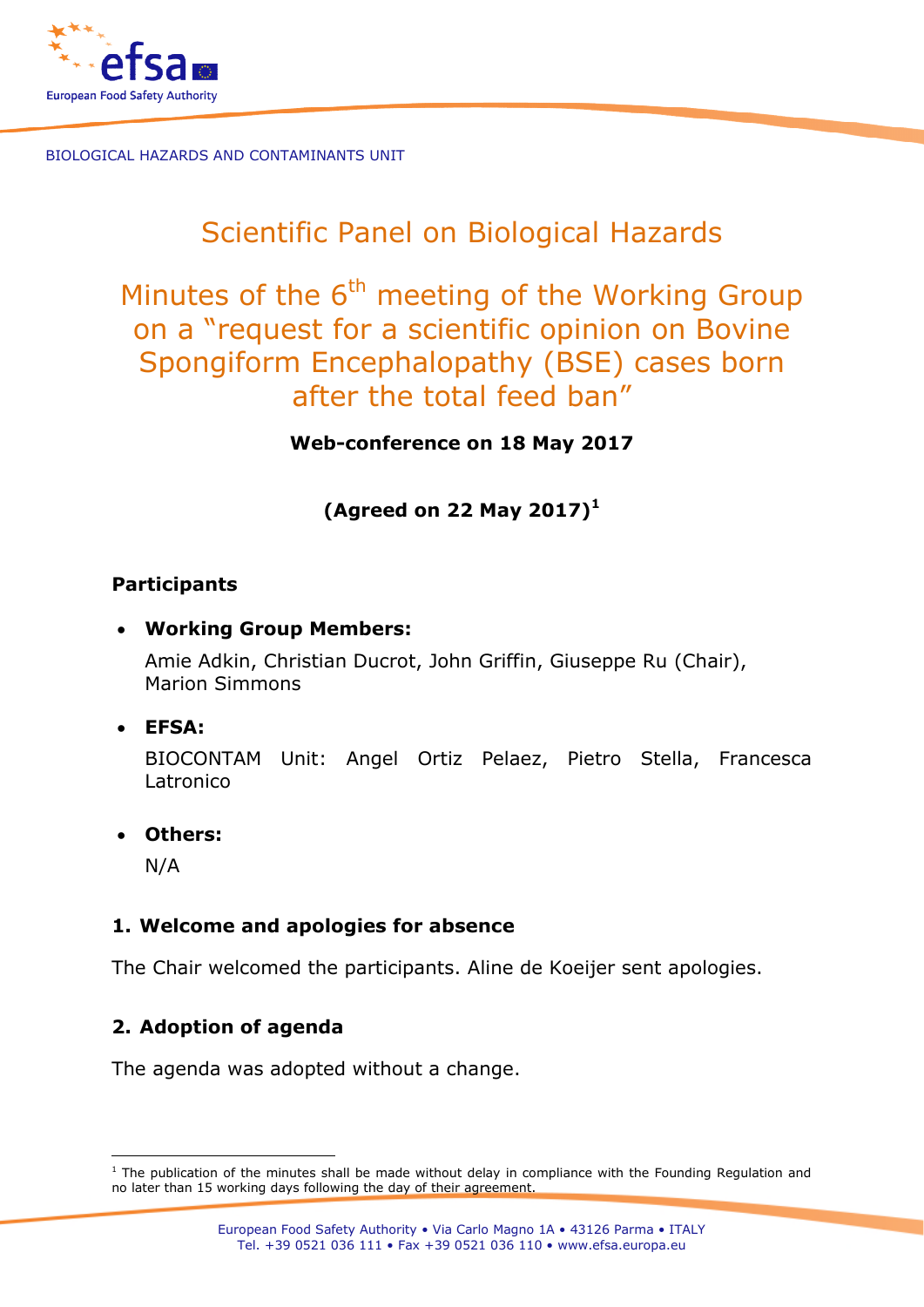

In accordance with EFSA's Policy on Independence and Scientific Decision-Making Processes<sup>2</sup> and the Decision of the Executive Director on Declarations of Interest<sup>3,</sup> EFSA screened the Annual Declaration of Interest and the Specific Declaration of Interest filled in by the working group members invited for the present meeting. No Conflicts of Interest related to the issues discussed in this meeting have been identified during the screening process or at the Oral Declaration of Interest at the beginning of this meeting.

#### **4. Scientific topic(s) for discussion<sup>4</sup>**

The draft of the answer to ToR2 was finalised. An extra paragraph was discussed and added to ToR2 explaining the concept of spontaneous disease and putting into context the results of the back-calculation models as in section 3.7. Since this is the last meeting and there was no time left, the Chair asked WG members to submit contributions for the sections on uncertainty and recommendations. Consolidated draft opinion will be circulated for final revision before it is submitted for adoption.

## **5. Next meeting(s)**

The Chair thanked the work of the WG members during the mandate. No other points for discussion were raised. The Chair closed the meeting.

<sup>&</sup>lt;sup>2</sup> http://www.efsa.europa.eu/en/keydocs/docs/independencepolicy.pdf

<sup>3</sup> http://www.efsa.europa.eu/en/keydocs/docs/independencerules2014.pdf

<sup>4</sup> http://registerofquestions.efsa.europa.eu/roqFrontend/questionLoader?question=EFSA-Q-2016-00350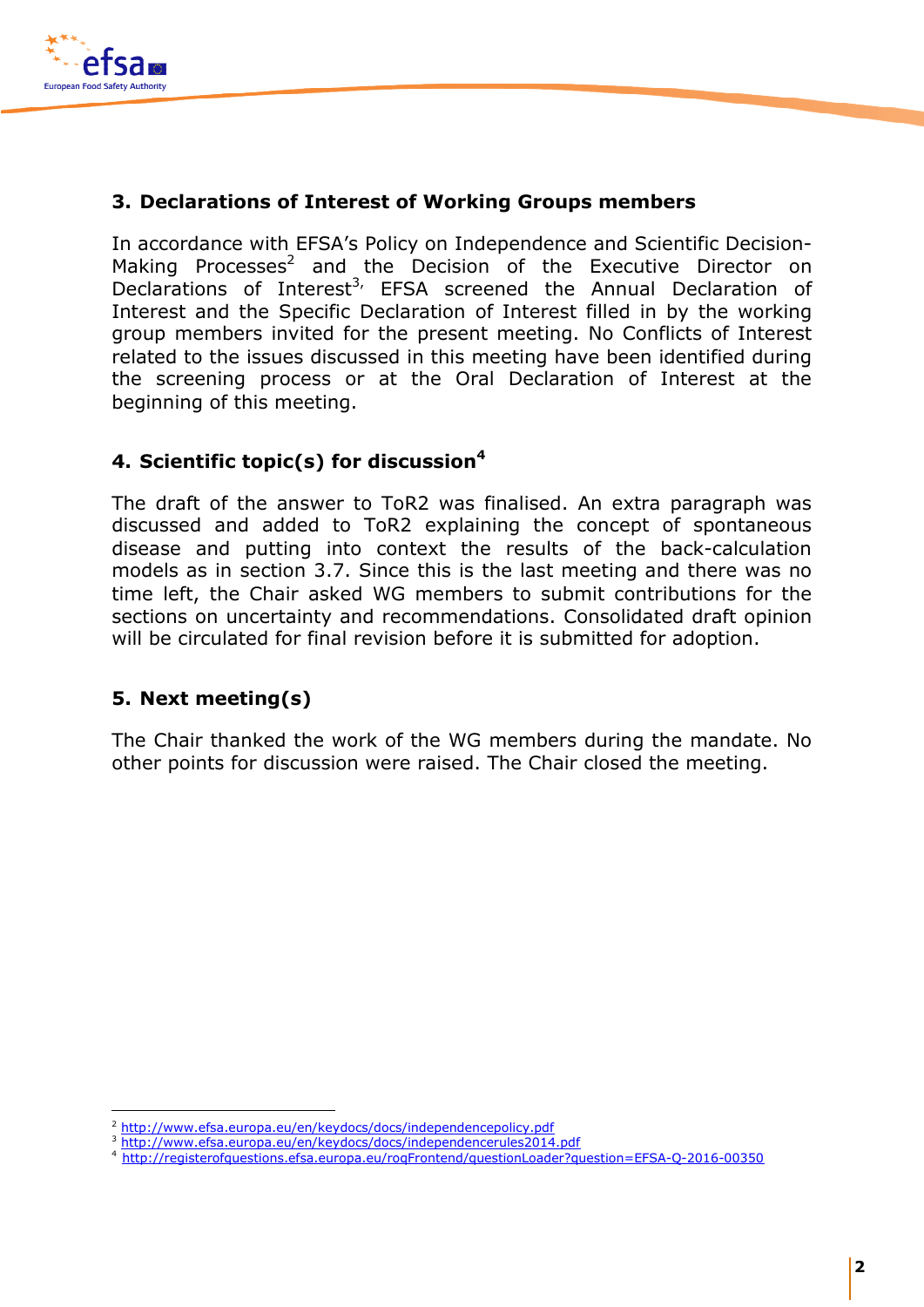

# Scientific Panel on Biological Hazards

Minutes of the 5<sup>th</sup> meeting of the Working Group on a "request for a scientific opinion on Bovine Spongiform Encephalopathy (BSE) cases born after the total feed ban"

**Web-conference on 15 May 2017** 

**(Agreed on 22 May 2017)<sup>1</sup>**

#### **Participants**

• **Working Group Members:** 

Amie Adkin, Aline de Koeijer, Christian Ducrot, John Griffin, Giuseppe Ru (Chair), Marion Simmons

• **EFSA:** 

BIOCONTAM Unit: Angel Ortiz Pelaez

• **Others:** 

N/A

l

# **1. Welcome and apologies for absence**

The Chair welcomed the participants.

# **2. Adoption of agenda**

The agenda was adopted without a change.

<sup>&</sup>lt;sup>1</sup> The publication of the minutes shall be made without delay in compliance with the Founding Regulation and no later than 15 working days following the day of their agreement.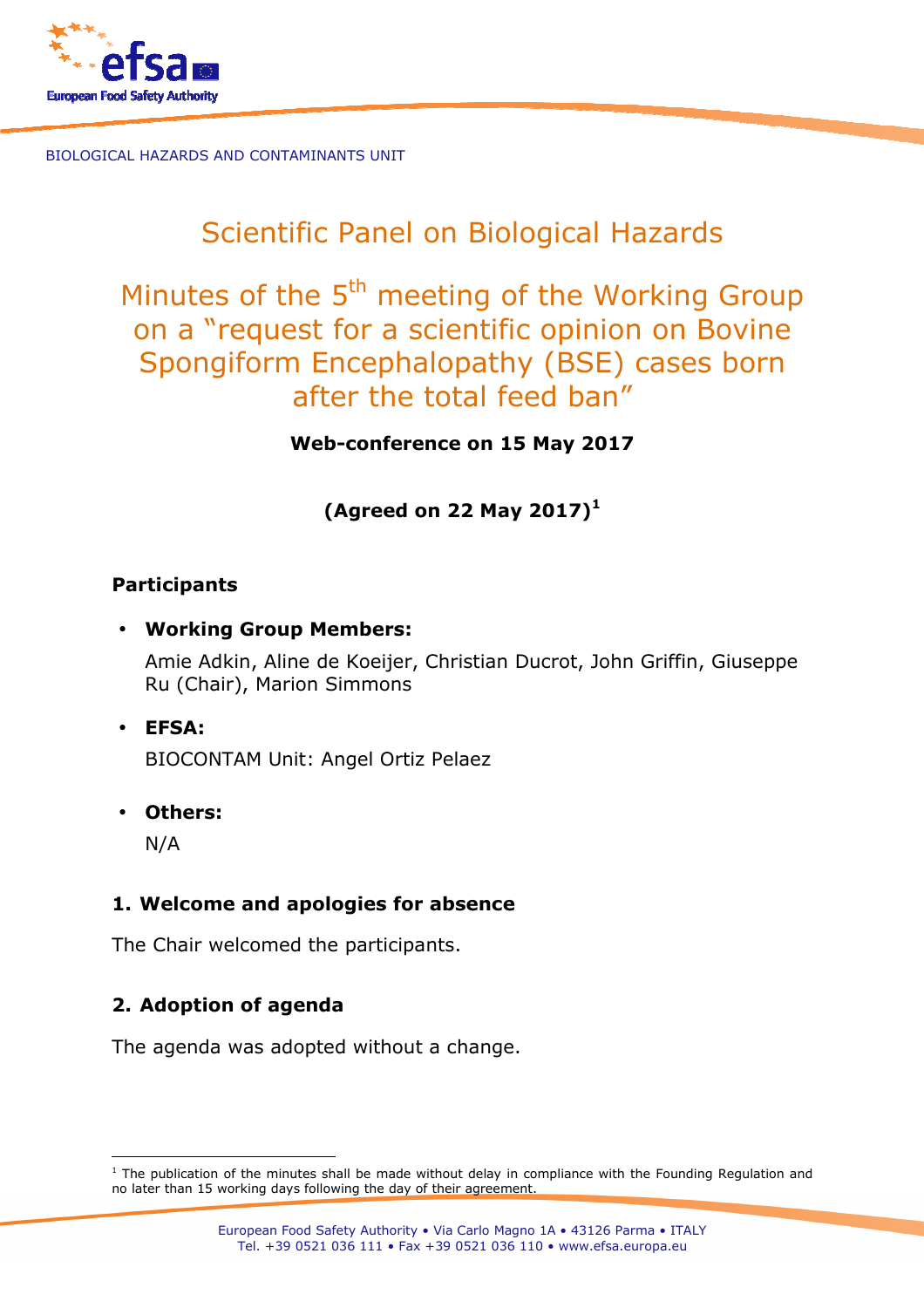

In accordance with EFSA's Policy on Independence and Scientific Decision-Making Processes<sup>2</sup> and the Decision of the Executive Director on Declarations of Interest<sup>3,</sup> EFSA screened the Annual Declaration of Interest and the Specific Declaration of Interest filled in by the working group members invited for the present meeting. No Conflicts of Interest related to the issues discussed in this meeting have been identified during the screening process or at the Oral Declaration of Interest at the beginning of this meeting.

#### **4. Scientific topic(s) for discussion<sup>4</sup>**

The Chair provided feedback of the comments made by BIOHAZ Panel members during the thorough reading at the last plenary. The opinion was well received and no major issues were raised. The Secretariat informed that two Panel members sent comments mostly editorial by email or handwritten. The Chair reviewed the changes in the layout and structure of the opinion following the contributions of WG members after the previous meeting. The concluding remarks and answers to the ToRs were reviewed in depth. It was decided to merge concluding remarks with the answers to the ToRs and make these longer. The answer to ToR1 was finalised and there was insufficient time left to review the answers to the ToR2 that was only reviewed partially.

## **5. Next meeting(s)**

1

Due to the lack of time to discuss and agree final draft of the answer to ToR2, the chair asked the Secretariat if an extra webconference could be organized to finalise the opinion. The secretariat would inform if this is approved and will circulate time slots.

<sup>2</sup> http://www.efsa.europa.eu/en/keydocs/docs/independencepolicy.pdf

<sup>3</sup> http://www.efsa.europa.eu/en/keydocs/docs/independencerules2014.pdf

<sup>4</sup>http://registerofquestions.efsa.europa.eu/roqFrontend/questionLoader?question=EFSA-Q-2016-00350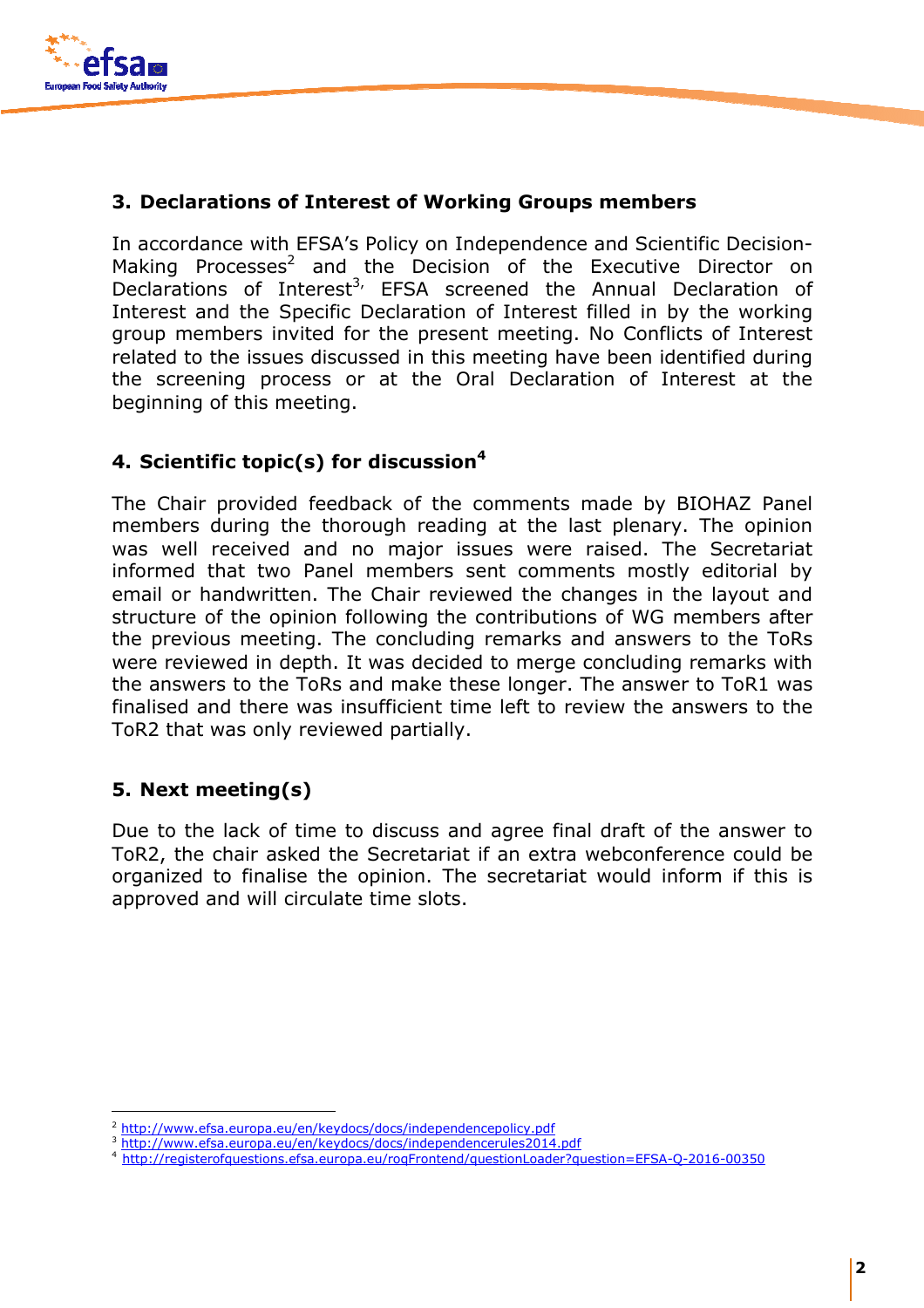

# Scientific Panel on Biological Hazards

Minutes of the  $4<sup>th</sup>$  meeting of the Working Group on a "request for a scientific opinion on Bovine Spongiform Encephalopathy (BSE) cases born after the total feed ban"

**Held on 7 April 2017, Parma (IT)** 

**(Agreed on 12 April 2017 )<sup>1</sup>**

#### **Participants**

• **Working Group Members:** 

Amie Adkin, Christian Ducrot, John Griffin, Giuseppe Ru (Chair), Marion Simmons

• **EFSA:** 

BIOCONTAM Unit: Angel Ortiz Pelaez, Pietro Stella

• **Others:** 

N/A

## **1. Welcome and apologies for absence**

The Chair welcomed the participants. Aline A. de Koeijer did not send apologies.

# **2. Adoption of agenda**

The agenda was adopted without a change.

 1 The publication of the minutes shall be made without delay in compliance with the Founding Regulation and no later than 15 working days following the day of their agreement.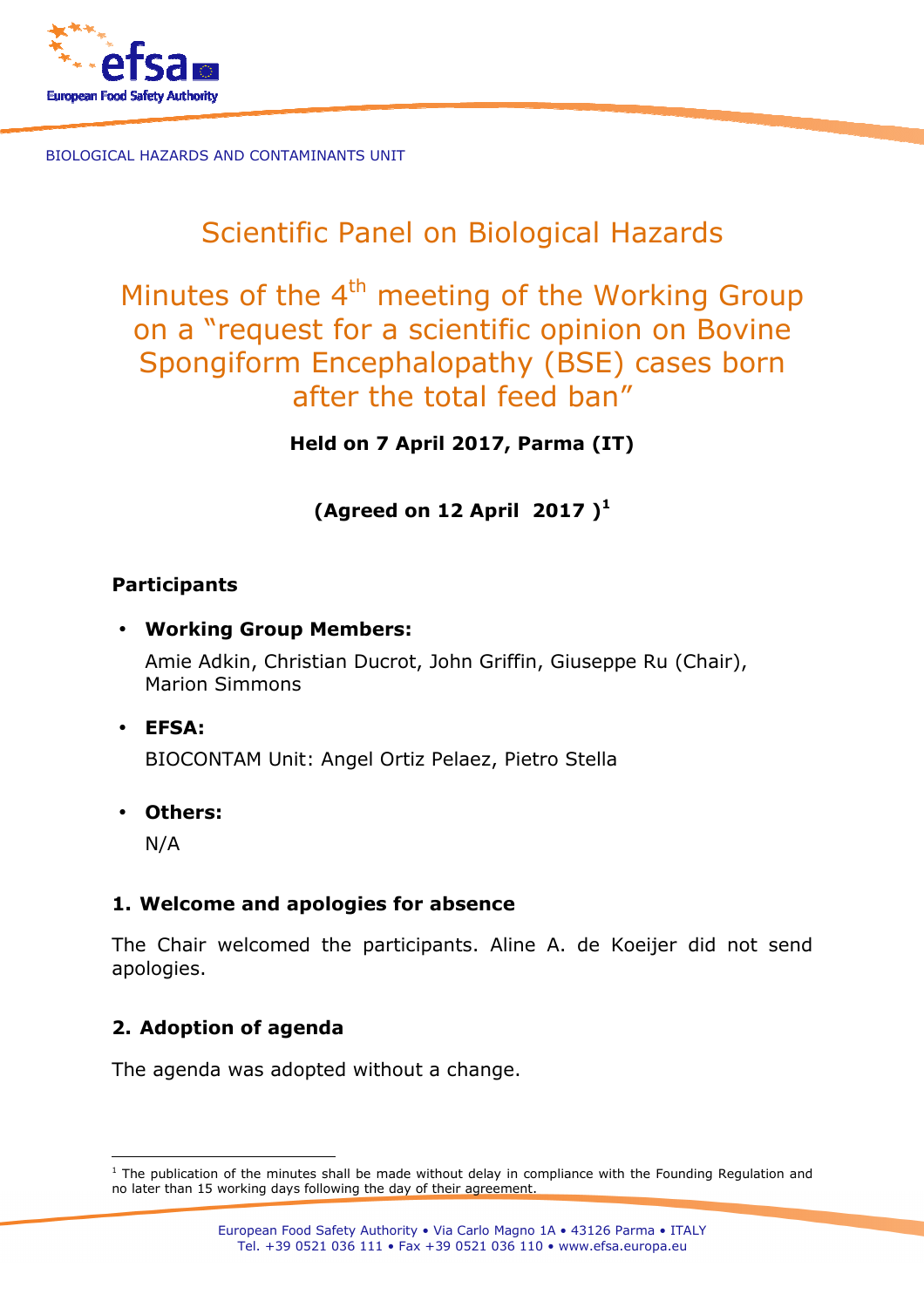

In accordance with EFSA's Policy on Independence and Scientific Decision-Making Processes<sup>2</sup> and the Decision of the Executive Director on Declarations of Interest<sup>3,</sup> EFSA screened the Annual Declaration of Interest and the Specific Declaration of Interest filled in by the working group members invited for the present meeting. No Conflicts of Interest related to the issues discussed in this meeting have been identified during the screening process or at the Oral Declaration of Interest at the beginning of this meeting.

## **4. Scientific topic(s) for discussion<sup>4</sup>**

The list of actions agreed on the previous meeting and the state of the draft scientific opinion was reviewed by the Secretariat and discussed by the WG. The chair briefed to the WG on the feedback provided by the BIOHAZ panel during the first reading. The Data and Methodology sections were reviewed and minor additions and modifications were agreed. The descriptive and analytical sections of the assessment went into a thorough review. The theoretical framework set out to analyse the possible origin of each individual BARB case using the information and data from the questionnaire survey was discussed in depth again including the decision rules and a final decision on how to apply it was made. The application of the Bradford-Hill criteria was not pursued and a paragraph will be added to the opinion instead. Supporting sections of the assessment like the review of the FVO reports, the traceability of ingredients for livestock feed production and the analysis of the surveillance data were reviewed. The drafts of the answers to the ToRs were reviewed and some modifications were made.

## **5. Next meeting(s)**

1

The date for the 5<sup>th</sup> WG meeting was not decided but it was agreed to have it in mid-May. In principle it will be a web-conference, as originally planned. The Secretariat will circulate a poll to fix the date.

<sup>2</sup> http://www.efsa.europa.eu/en/keydocs/docs/independencepolicy.pdf

<sup>3</sup> http://www.efsa.europa.eu/en/keydocs/docs/independencerules2014.pdf

<sup>4</sup>http://registerofquestions.efsa.europa.eu/roqFrontend/questionLoader?question=EFSA-Q-2016-00350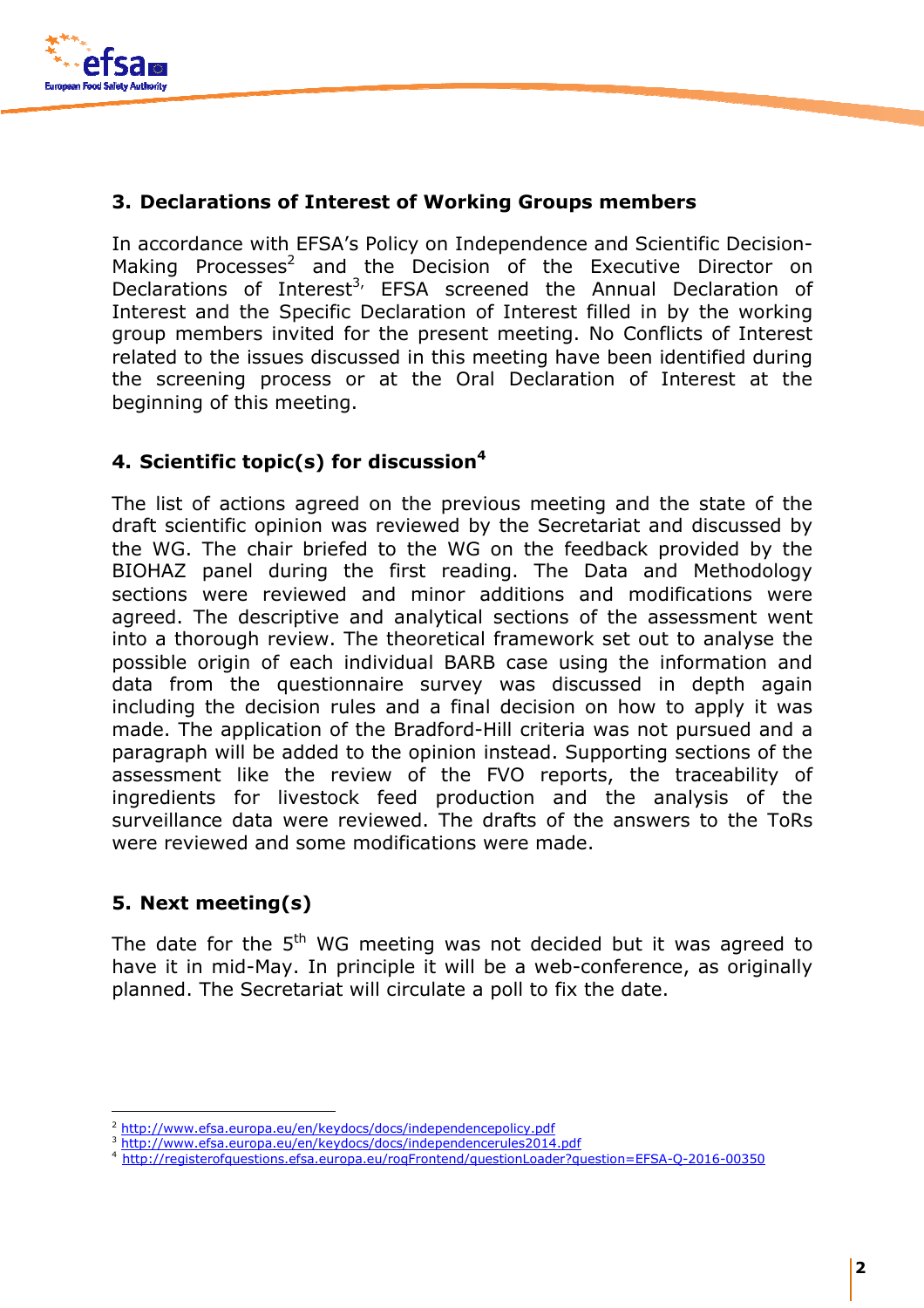

# Scientific Panel on Biological Hazards

Minutes of the 3<sup>rd</sup> meeting of the Working Group on a "request for a scientific opinion on Bovine Spongiform Encephalopathy (BSE) cases born after the total feed ban"

**Held on 7 March 2017, London (UK))** 

**(Agreed on 17 March 2017 )<sup>1</sup>**

#### **Participants**

• **Working Group Members:** 

Amie Adkin, Christian Ducrot, John Griffin, Aline A. de Koeijer (pm), Giuseppe Ru (Chair), Marion Simmons

• **EFSA:** 

BIOCONTAM Unit: Angel Ortiz Pelaez

• **Others:** 

N/A

## **1. Welcome and apologies for absence**

The Chair welcomed the participants. No apologies for absence. Aline A. de Koeijer only attended the afternoon session.

## **2. Adoption of agenda**

The agenda was adopted with a change. Point 7 (*"Breakout groups (2): Draft answers to ToR 1 and Tor2 and recommendations")***,** and Point 8 (*"Review drafts from breakout groups"*) of the draft agenda were merged into Point 7: *"Draft answers to ToR 1 and Tor2"*) in the final one.

l <sup>1</sup> The publication of the minutes shall be made without delay in compliance with the Founding Regulation and no later than 15 working days following the day of their agreement.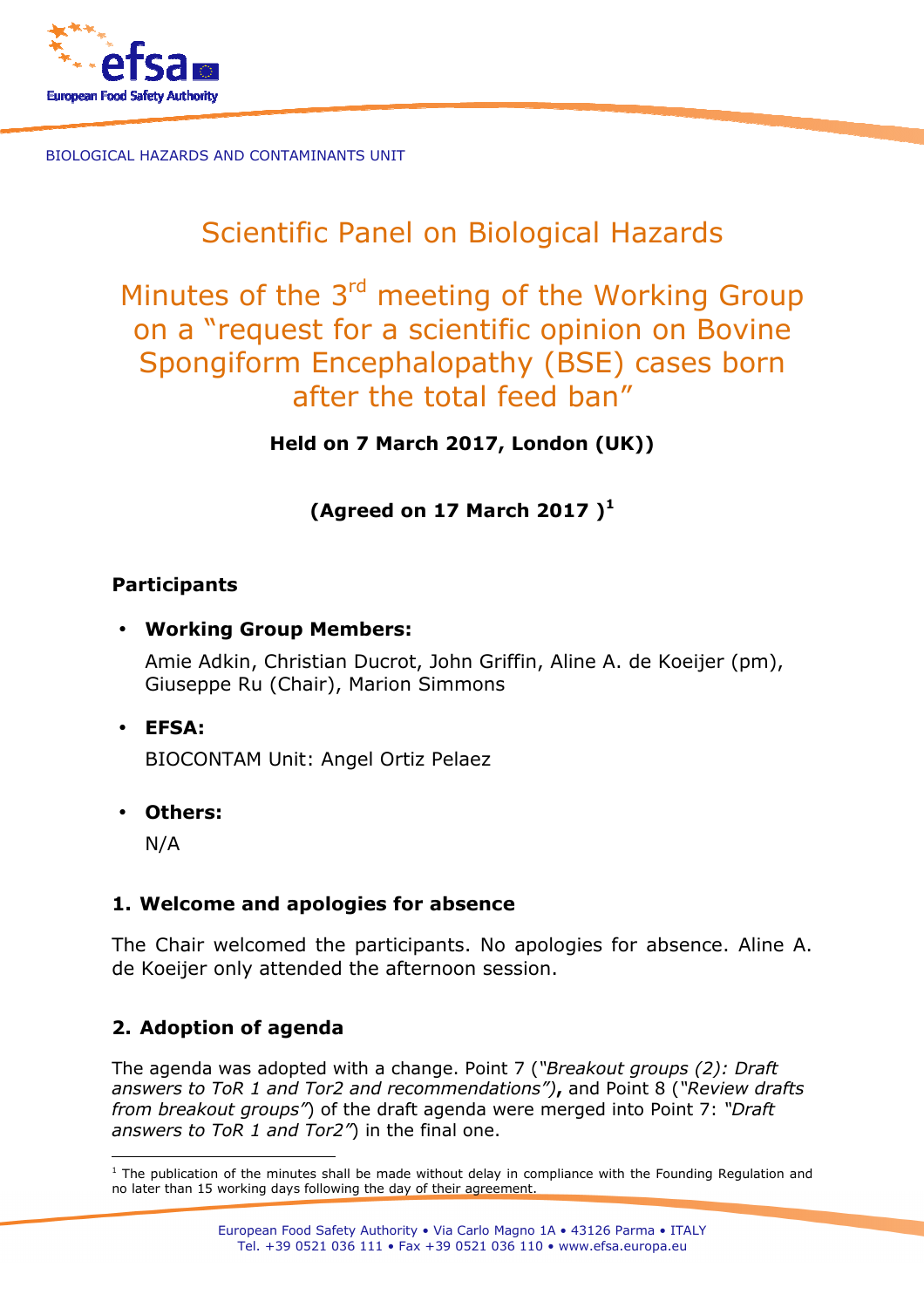

In accordance with EFSA's Policy on Independence and Scientific Decision-Making Processes<sup>2</sup> and the Decision of the Executive Director on Declarations of Interest<sup>3,</sup> EFSA screened the Annual Declaration of Interest and the Specific Declaration of Interest filled in by the working group members invited for the present meeting. No Conflicts of Interest related to the issues discussed in this meeting have been identified during the screening process or at the Oral Declaration of Interest at the beginning of this meeting.

## **4. Scientific topic(s) for discussion<sup>4</sup>**

The list of actions agreed on the previous meeting and the state of the draft scientific opinion was reviewed by the Secretariat and discussed by the WG. The Data and Methodology sections were reviewed and some additions and modifications were agreed. The descriptive and analytical sections of the assessment went into a thorough review. The theoretical framework set out to analyse the possible origin of each individual BARB case using the information and data from the questionnaire survey was discussed in depth and a final decision on how to apply it was made. The evidence from quantitative analyses was also reviewed including a new section of the power of surveillance at both aggregated and individual country levels. Supporting agreed sections of the assessment like the review of the FVO reports on the implementation of the feed ban and the description of the different hypotheses of origin of BSE were finalised. First draft of the answers to the ToRs was produced.

## **5. Next meeting(s)**

1

The  $4<sup>th</sup>$  WG meeting had been set on 7 April 2017 as a physical meeting, Parma (Italy). Upon the request of the WG members, the Secretariat will explore the possibility to have that meeting in Brussels.

<sup>2</sup> http://www.efsa.europa.eu/en/keydocs/docs/independencepolicy.pdf

<sup>3</sup> http://www.efsa.europa.eu/en/keydocs/docs/independencerules2014.pdf

<sup>4</sup>http://registerofquestions.efsa.europa.eu/roqFrontend/questionLoader?question=EFSA-Q-2016-00350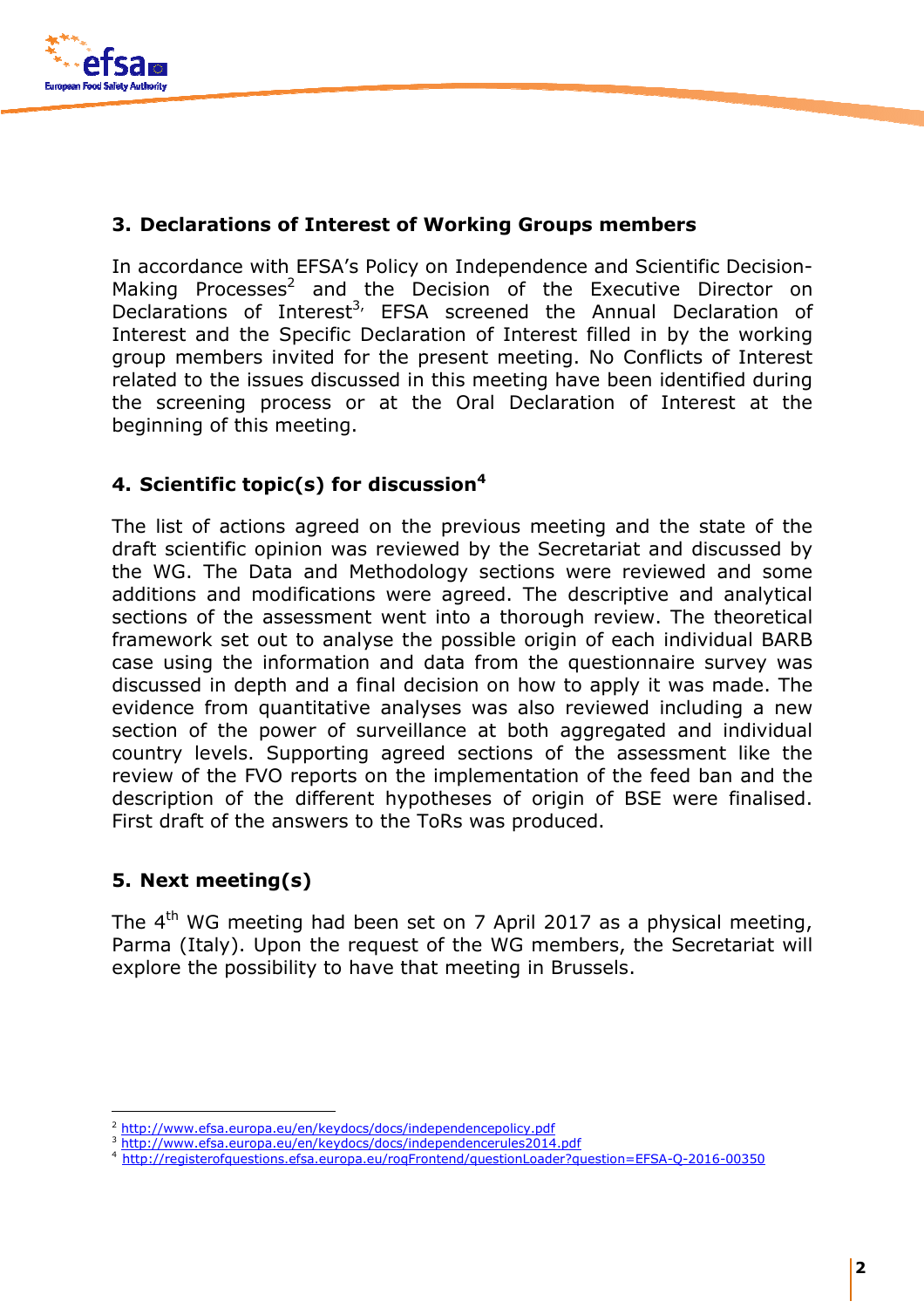

# Scientific Panel on Biological Hazards

Minutes of the 2<sup>nd</sup> meeting of the Working Group on a "request for a scientific opinion on Bovine Spongiform Encephalopathy (BSE) cases born after the total feed ban"

**Held on 1-2 December 2016, Parma (Italy)** 

# **(Agreed on 13 December 2016 )<sup>1</sup>**

#### **Participants**

• **Working Group Members:** 

Amie Adkin, Christian Ducrot, John Griffin, Aline A. de Koeijer, Giuseppe Ru (Chair), Marion Simmons

• **EFSA:** 

BIOCONTAM Unit: Francesca Latronico (Day 2), Angel Ortiz Pelaez

• **Others:** 

N/A

## **1. Welcome and apologies for absence**

The Chair welcomed the participants. No apologies for absence.

# **2. Adoption of agenda**

The agenda was adopted without any changes.

# **3. Declarations of Interest of Working Groups members**

l <sup>1</sup> The publication of the minutes shall be made without delay in compliance with the Founding Regulation and no later than 15 working days following the day of their agreement.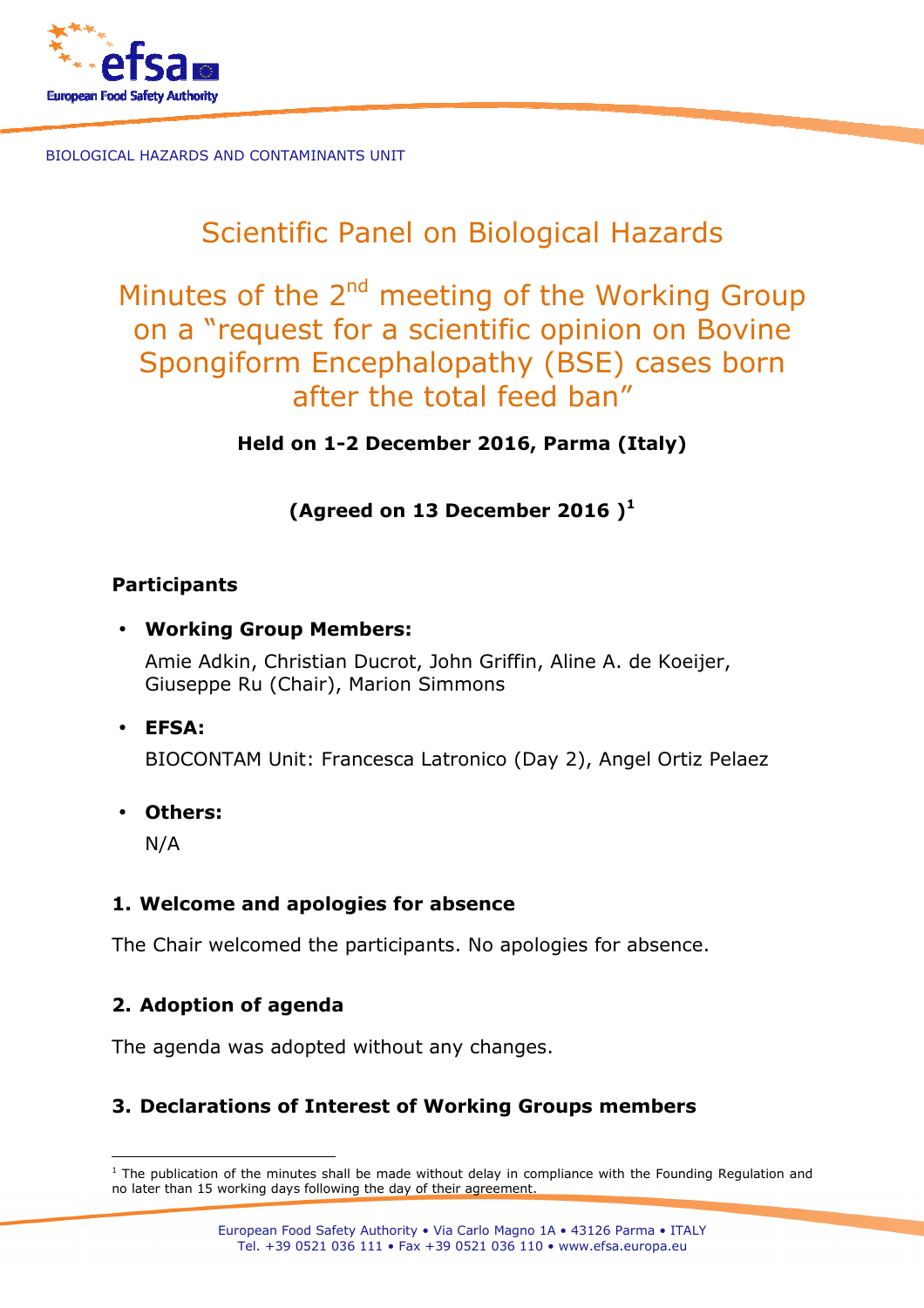

In accordance with EFSA's Policy on Independence and Scientific Decision-Making Processes<sup>2</sup> and the Decision of the Executive Director on Declarations of Interest<sup>3,</sup> EFSA screened the Annual Declaration of Interest and the Specific Declaration of Interest filled in by the working group members invited for the present meeting. No Conflicts of Interest related to the issues discussed in this meeting have been identified during the screening process or at the Oral Declaration of Interest at the beginning of this meeting.

## **4. Scientific topic(s) for discussion<sup>4</sup>**

The WG discussed the use of the outputs of the literature review and the questionnaire survey to the 11 concerned MS to address the ToRs. A summary of the results of the questionnaire survey to concerned MS was presented by the Secretariat. Analytical approaches of surveillance and qualitative data were discussed, including the presentation of the modelling the decline of BSE in EU member states by Amie Adkin that will be used as part of the scientific evidence to answer the ToRs. Additional analyses will include comparison of the power of surveillance within the group of concerned member states and between member states with/without BSE BARB. Supporting agreed actions included the review of the FVO reports on the implementation of the feed ban and the description of the different hypotheses of origin of BSE. The work plan for 2017 was discussed and agreed.

## **5. Next meeting(s)**

1

3<sup>rd</sup> WG meeting: 7 March 2017. The Secretariat will explore the possibility to have a physical meeting in London. Date for the 4<sup>th</sup> WG meeting will be agreed. Provisionally it was fixed for 7 April 2017, as a physical meeting, Parma (Italy).

<sup>2</sup> http://www.efsa.europa.eu/en/keydocs/docs/independencepolicy.pdf

<sup>3</sup> http://www.efsa.europa.eu/en/keydocs/docs/independencerules2014.pdf

<sup>4</sup>http://registerofquestions.efsa.europa.eu/roqFrontend/questionLoader?question=EFSA-Q-2016-00350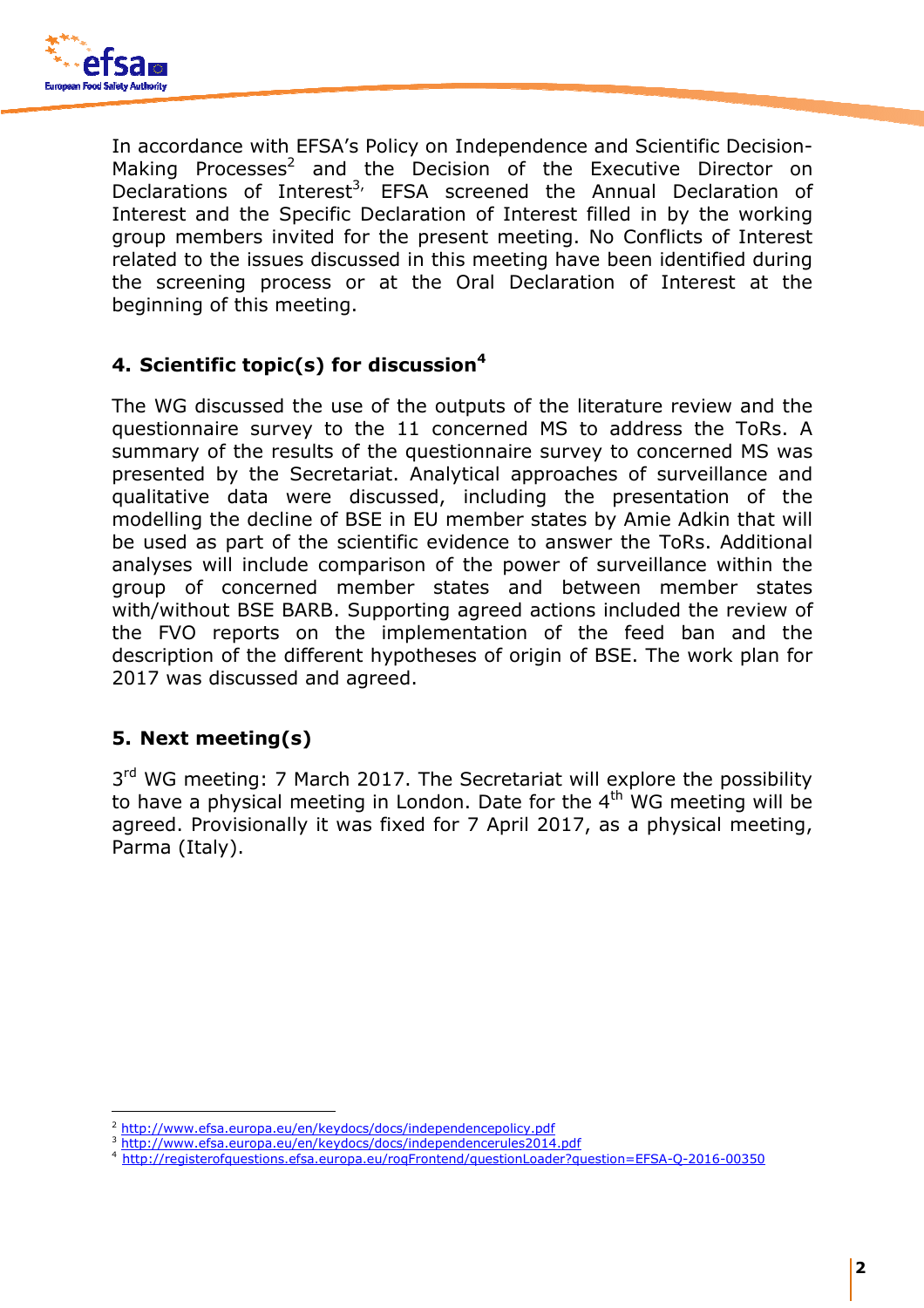

# Scientific Panel on Biological Hazards

Minutes of the  $1<sup>st</sup>$  meeting of the Working Group on a "request for a scientific opinion on Bovine Spongiform Encephalopathy (BSE) cases born after the total feed ban"

**Held on 6 September 2016, Brussels (Belgium)** 

**(Agreed on 12 September 2016 )<sup>1</sup>**

#### **Participants**

• **Working Group Members:** 

Christian Ducrot, John Griffin, Aline A. de Koeijer, Giuseppe Ru (Chair), Marion Simmons (MS)

• **EFSA:** 

BIOCONTAM Unit: Angel Ortiz Pelaez

• **Others:** 

l

Lucie Carrouée-Pook (LCP) (DG SANTE G4)

#### **1. Welcome and apologies for absence**

The Chair welcomed the participants. Apologies were received from Amie Adkin.

# **2. Adoption of agenda**

The agenda was adopted without any changes.

<sup>&</sup>lt;sup>1</sup> The publication of the minutes shall be made without delay in compliance with the Founding Regulation and no later than 15 working days following the day of their agreement.